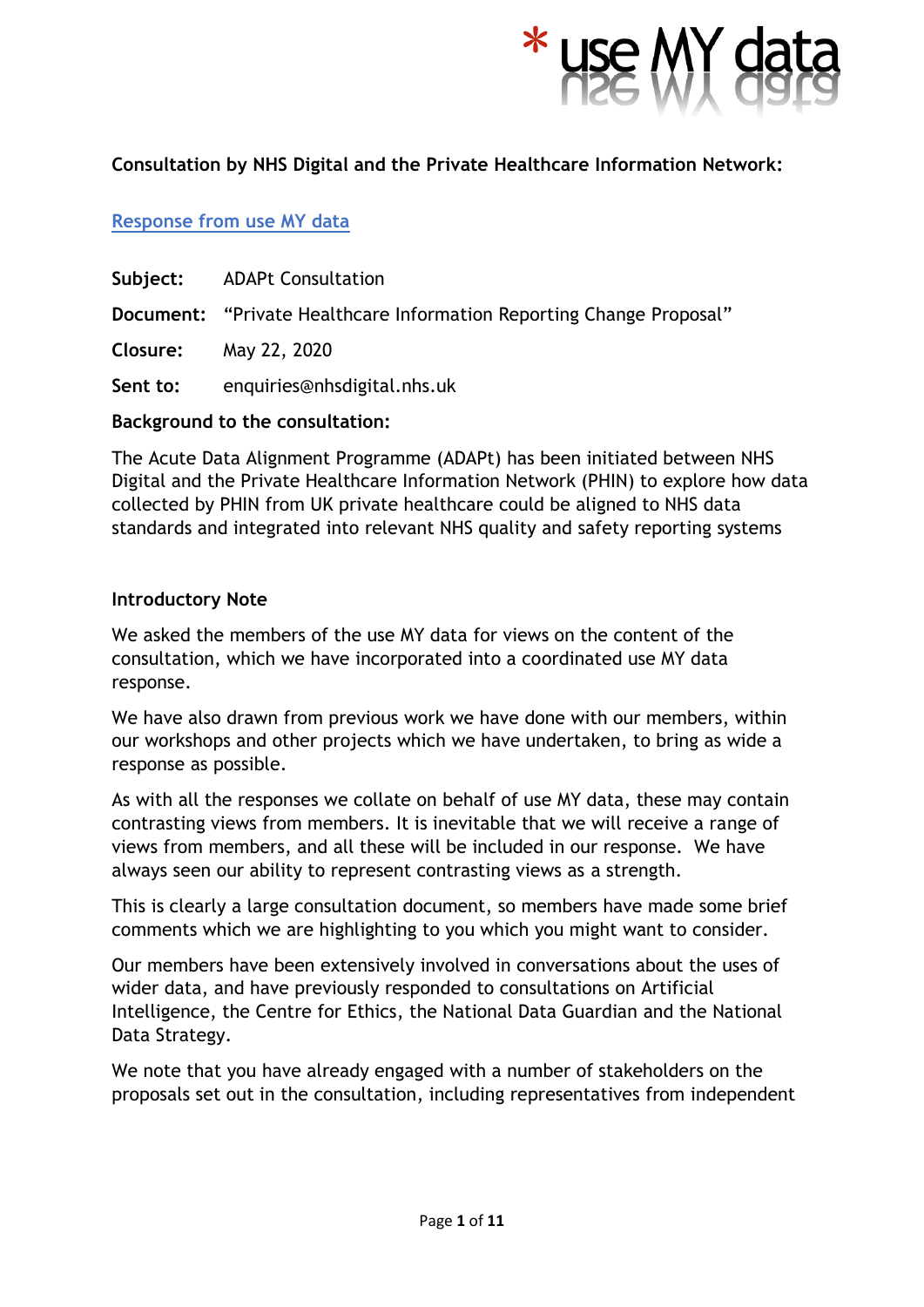

and NHS Hospitals, along with professional bodies and associations representing consultants<sup>1</sup>.

We also note that you have set up forums to discuss specific topics including the technical, privacy, information governance and provider organisational implications of the changes. Have you also considered a similar discussion forum which would be aimed at patients and the public? Perhaps this is this something which we could discuss with you if this is of interest?

# **Summary**

We hope that the comments from use MY data are helpful.

We are happy to be contacted by the consultation team, and we are happy for our response to be shared as required by the consultation team. Out response, once submitted, will also be added to the use MY data website [\(www.useMYdata.org.uk\)](http://www.usemydata.org.uk/)

Any contact should be made through Alison Stone, use MY data Coordinator, at [alison@usemydata.org.uk](mailto:alison@usemydata.org.uk)

**On behalf of the use MY data Advisory Group**

**Alison Stone Chris Carrigan Coordinator Expert Data Advisor use MY data use MY data alison@useMYdata.org.uk chris@useMYdata.org.uk**

**www.useMYdata.org.uk** 

**@useMYdata** 

<sup>1</sup> Proposal document, page 4[; https://nhs](https://nhs-digital.citizenspace.com/dis/adapt/user_uploads/adaptchangeproposalconsultation_v1.9.pdf)[digital.citizenspace.com/dis/adapt/user\\_uploads/adaptchangeproposalconsultation\\_v1.9.pdf](https://nhs-digital.citizenspace.com/dis/adapt/user_uploads/adaptchangeproposalconsultation_v1.9.pdf)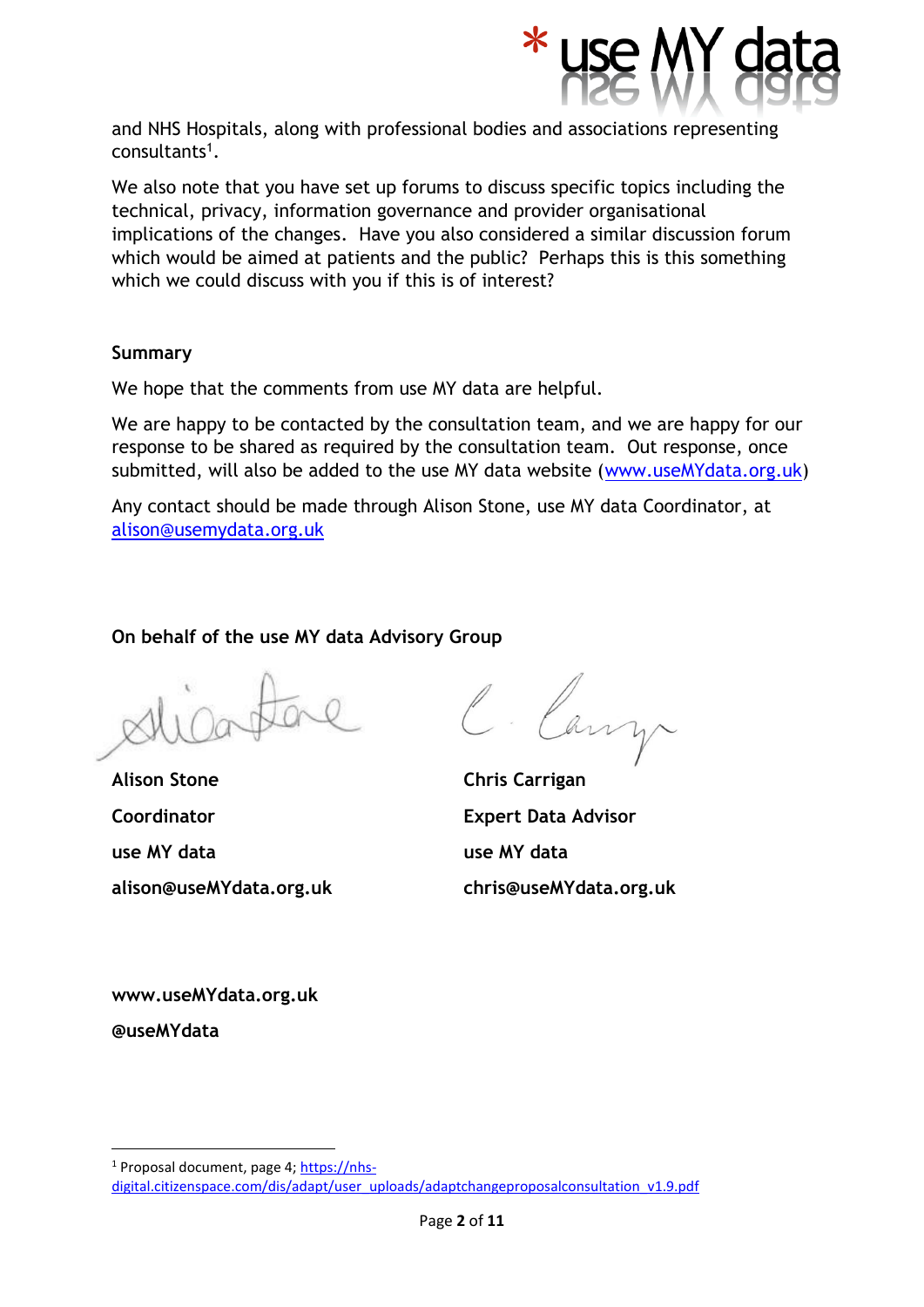

#### **Detailed responses to consultation questions**

5. Please provide any comments on the vision, aims and expected outcomes of the ADAPt Programme (Section 3)

We recognise that private healthcare provider data have not to date been included in many of the national quality and safety reporting systems.

We also note your statement that "Systematic failures of patient safety in the NHS and private sector have recently been reported by the Independent Inquiry into the Issues raised by Paterson and are also currently being investigated by the Independent Medicines and Medical Devices Safety Review".

We would agree that unless comparative data are collected, collated, reported and published, it will not be possible to assess the quality of care delivered in the private healthcare sector. To this end we would encourage the adoption of standard measures across the NHS and private providers.

We recognise and support the fundamental principle of transparency as described in the proposal.

Your collective vision states:

"To bring about an alignment in data standards, measurement and reporting systems across NHS and private healthcare in order to enable greater transparency in quality and safety and to support patient choice and opportunities for improving patient care."

Some thoughts we received back include comments about the scope and ambition of the current proposal, specifically:

*"I'm not excited about the information that will be collected but I think it is a necessary step."*

There may be a challenge in explaining the details of the proposal to patients who are not embedded in the existing data flows of the NHS, as evidenced a member who commented:

*"I imagine the data collected is very similar to HES Data (not that I have seen the HES Data Dictionary)."*

If you are scoping any wider communications about this to a patient community, this is something that should be considered carefully. We would be happy to talk to you about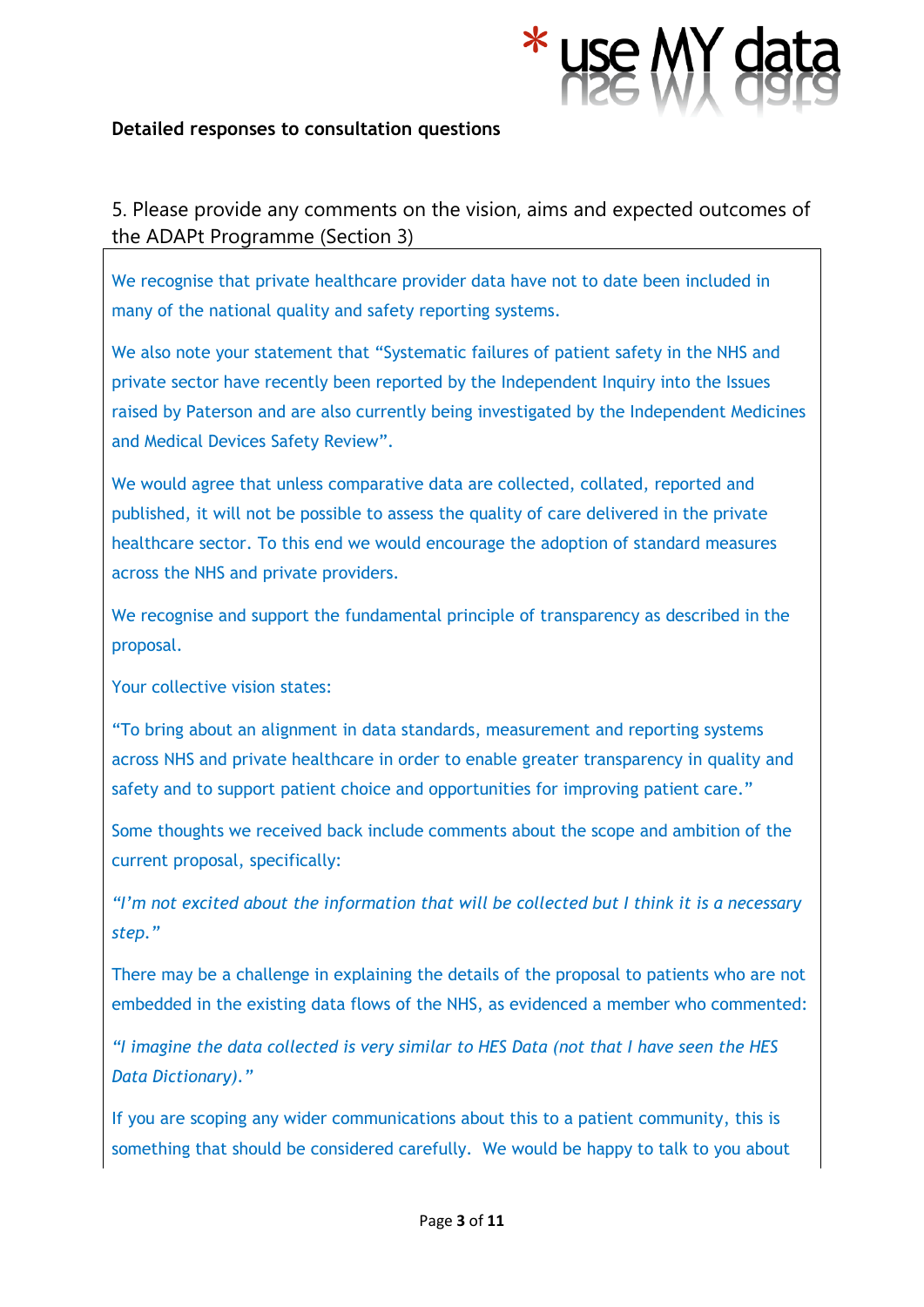

Some other points which we would emphasise about your stated aims, and which underpin the philosophy of use MY data are shown below.

#### Making data visible

Our stance is that where data has been provided by patients, then this data should be used for the benefit of patients.

We would rather emphasise that data collection

Reducing the burden of data collection

"One of the problems I have as a patient is that when anything happens to me - I don't think of it as data. Most of us don't. But when things do happen to us, we have some pretty common questions. What's going to happen to me? If I take this medication what will happen to me? We know about drug symptoms, for instance, because of data from patients."

use MY data member

should be seen as routine practice, which is designed to allow comparative outcomes to be understood. If data collection is seen as a burden it will always be an uphill struggle, playing a minor role to the "more important" priorities. Data is fundamental. Data saves lives.

Some specific comments following member responses, relevant to this question, are:

"It will allow some basic safety monitoring of in-patients (what % of the consultant's patients die within three months etc) and could spot patient exploitation (why does that consultant always do this additional procedure when, in the NHS, it's rarely done) but I'm not certain of further benefits but, as above, it's a necessary first step."

"It doesn't address the standards of clinical records in private care and, since it presumably goes into the HES repository, it won't be immediately available when the same patient turns up at another hospital (private or public). In that context, I met a surgeon from [named hospital] yesterday and she said she regularly gets fully compos mentis patients turning up with three big scars who can only remember what two of them are for and the referral has no info. I'd like to propose we should have a National Health Service."

"Not very helpful but, to me, it's a very innocuous consultation. Whether the private providers agree may be another matter."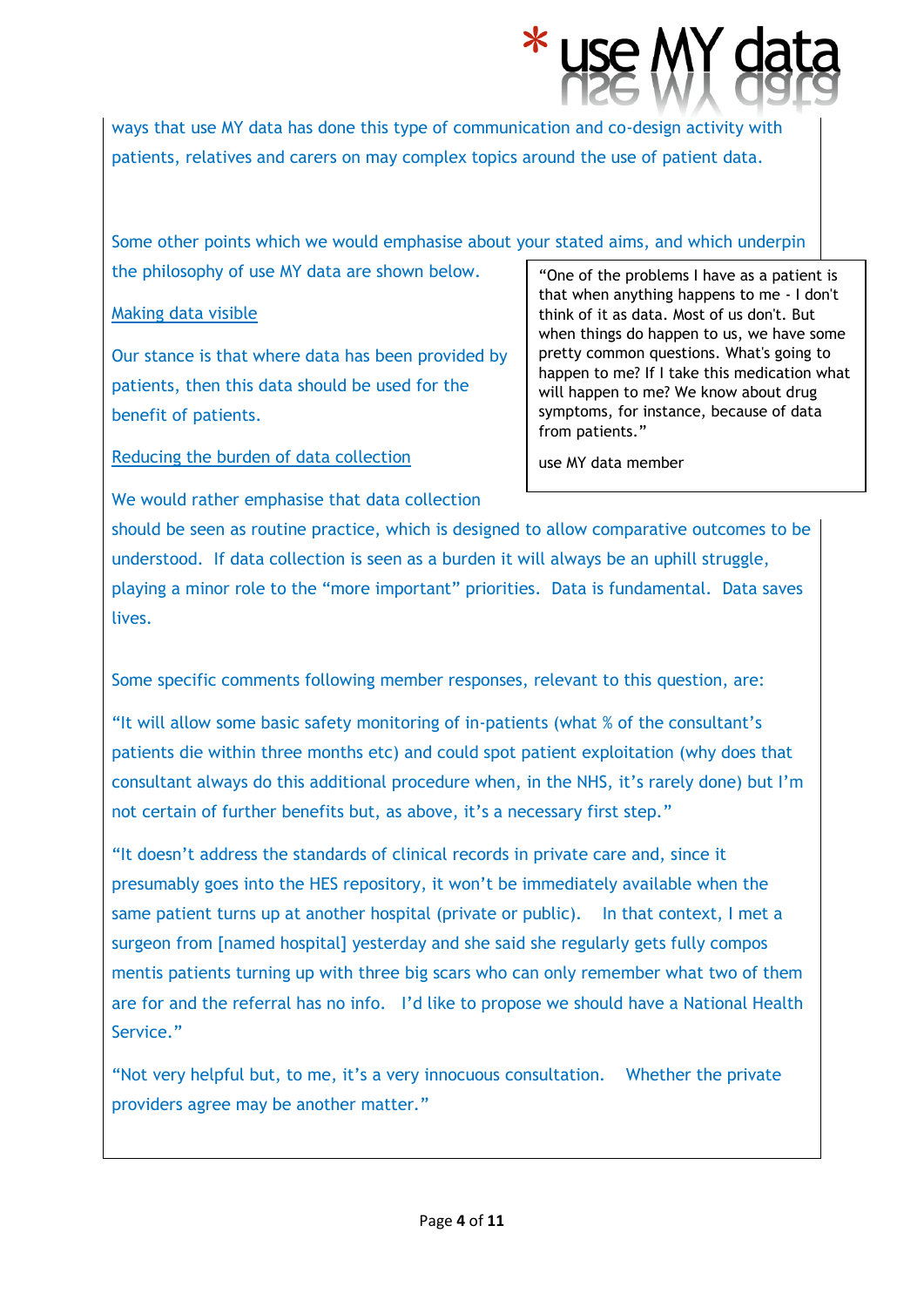

# 6. Please provide any comments on the guiding principles of the ADAPt Programme (Section 3)

We had no substantive comment on your "Guiding principles", but these appear coherent, with the caveat about the term "burden" when talking about data collection. We have made this point earlier in this response.

# High-level outcomes

Our members have previously recognised the benefit of their complete medical record being available to their treating teams, so would be supportive of this point. However, does this also mean that the combined medical record will also be available to private providers?

The proposal highlights the benefits of analysing complete data across complex pathways which involve private and NHS-funded care), but it is not clear where this analysis would take place, nor what access-controls would be in place to ensure the data would be used effectively. We have made this point in our response to your Question 8.

7. Please provide any comments on implications or concerns relating to the organisational aspects of this change proposal, such as policy or business processes (Section 5)

Have PHIN or NHS Digital considered any patient-oversight of the process and the results?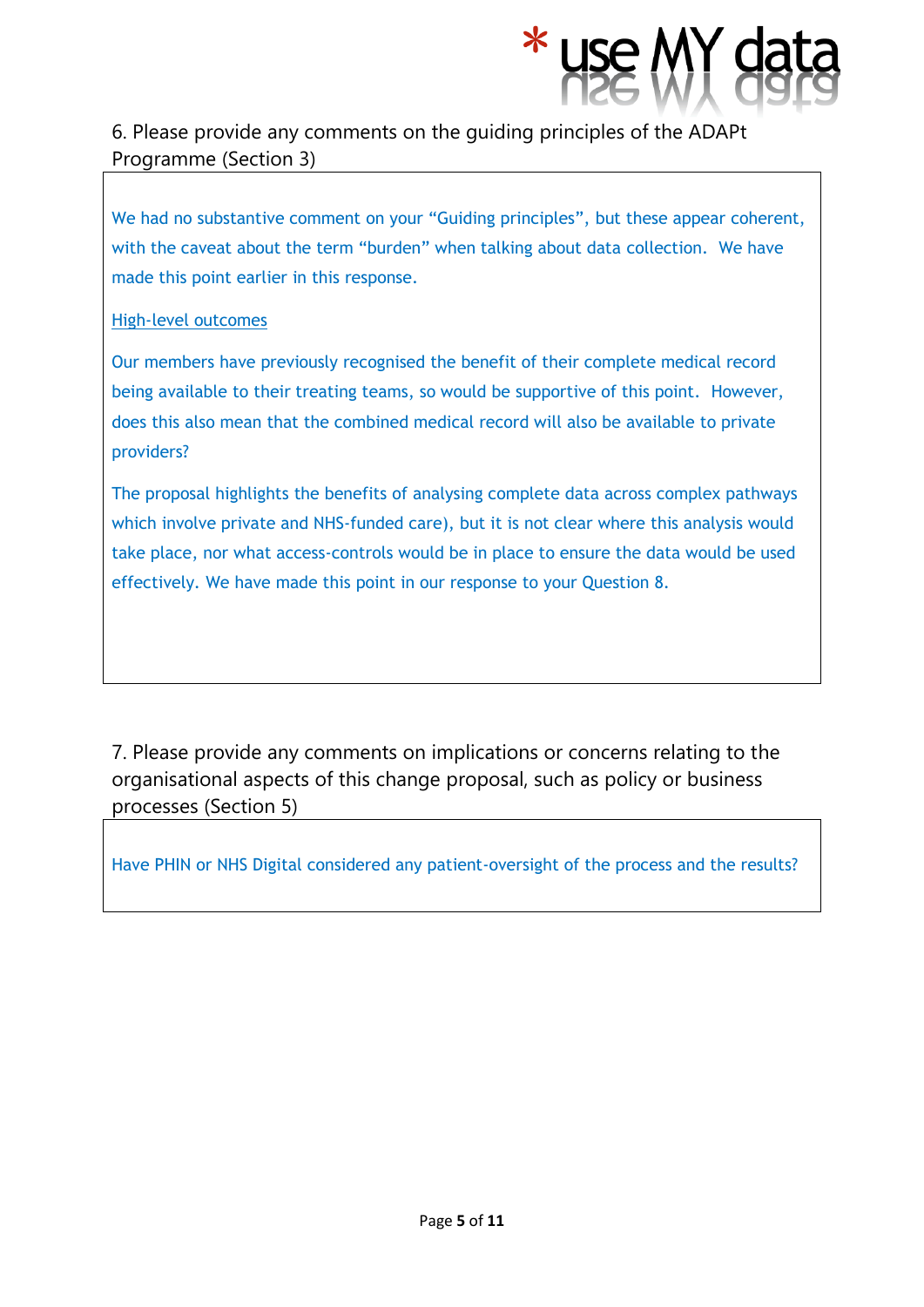8. Please provide any comments on implications or concerns relating to the technical aspects of this change proposal, such as changes to systems, data flows or standards (Section 5)

Would this project include the cancer flows which go to PHE?

There was a question as to the legal basis of PHIN to receive data from NHS Digital, which was not clear. This is important for transparency.

Whilst the document says that any data access requests for the submitted data will be managed through the existing Data Access Request Service (DARS) inside NHS Digital, it wasn't clear whether this would have any oversight by your independent Group, IGARD.

Specific points of clarity were requested:

"Will private data also be directed to registries and audits. NHS hospitals can spend multiple weeks processing data for audits such as the SNAPP (stroke) audit, or checking data before submitting to NCRAS. It's in audits such as NABCOP that variation in care and outcomes (such as Paterson visibility will be detected)".

"Is only acute data being incorporated, and exactly what does 'acute' means (inpatient?) given the Paterson reference and mastectomy's being offered as day case out patients."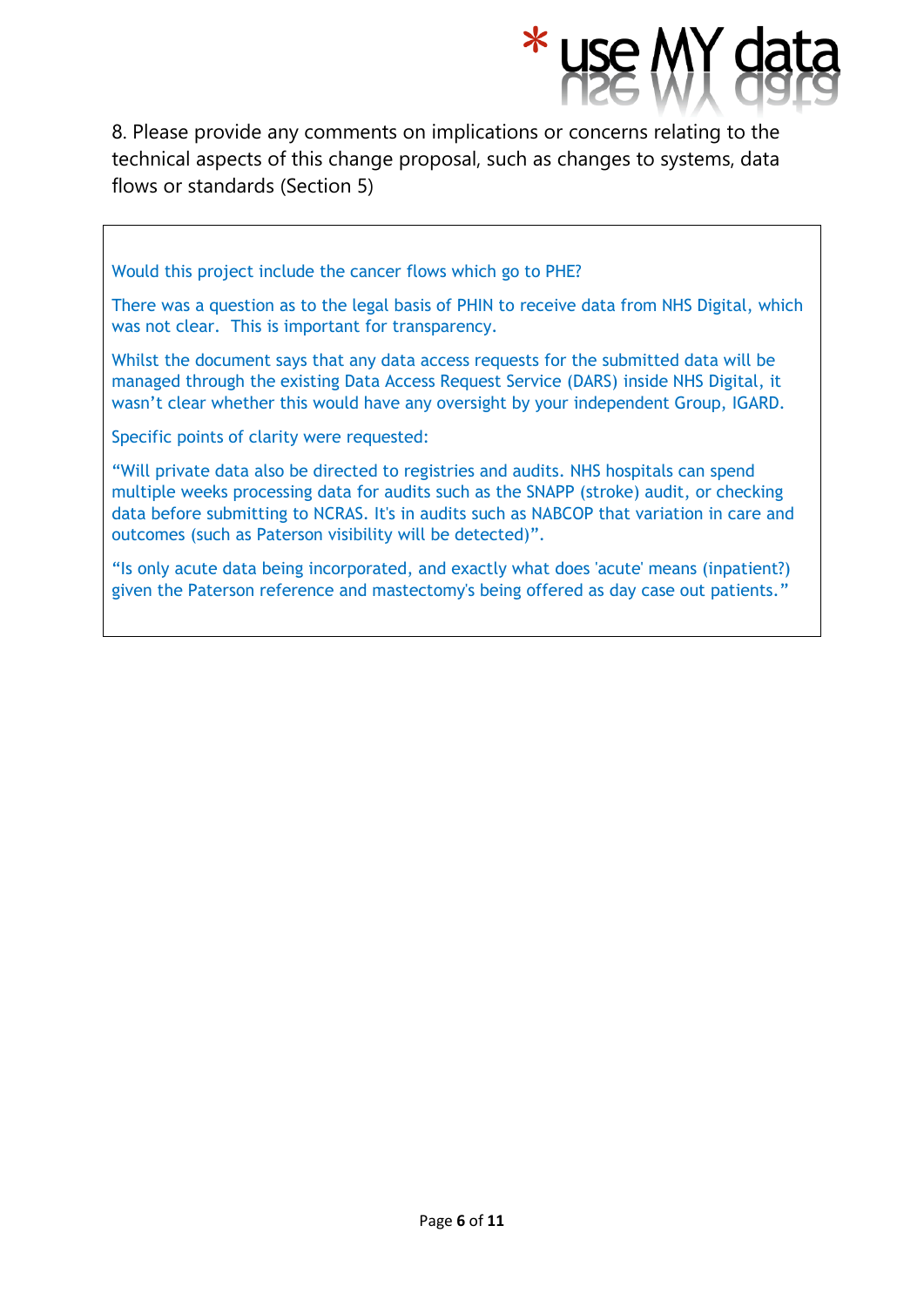9. Please provide any comments on implications or concerns relating to the financial costs or other burden aspects of this change proposal, such as costs for changes to systems or potential increase or reduction in burden (Section 5)

This question raised several different points across the membership. Overall, the proposal for data sharing from the private providers was well received.

The question of any costs, and how these would be met, did raise some discussions across the membership. In relation to the collection, transfer mechanisms and data quality assurance, several points were highlighted, typified by questions including:

"Will the private sector pay for the transfer infrastructure"

"Will the private sector providers send their data to a safe haven for cleansing - paid for by them - so that the data coming in is already fit for the recipient data base. If not this is then a new burden and cost".

"…it does not seem unreasonable that any private hospital/group bear their own costs of collecting  $\alpha$  extracting data in the agreed format (with agreed data quality validations)  $\alpha$ providing it to the NHS/PHE. What seems unreasonable to me is the private sector having to bear costs incurred by the public sector in processing that data as they have no control over those activities or costs".

"Although the private sector does benefit from the public sector - negotiating national drug prices for example; running clinical trials to validate new medicines and therapies, recruiting and training staff, funding medical schools... Being informed by the findings from the data processed and analysed by public sector analysts cost-free..."

One comment covered the thoughts of several, "Private hospitals should be treated just like NHS hospitals as far as cost recovery goes".

The debate was nicely summarised in:

"The private sector and the public sector health exchanges just immediately bring into the open the principle of fair reciprocity ...based on the concept of mutual exchange where everyone matters equally

"That doesn't though happen ..covid 19 making that temporarily transparent...

"Does the private sector fairly carry the burden of and obtain the benefit of health care with the NHS across the population...

"I agree with all of [the different] observations...it's just for me a continuous need to bring ethical scrutiny...fair exchange.. into the private sector public sector health care transactions....

"My expectation is that the private healthcare providers will transfer this information without cost to the NHS/PHE"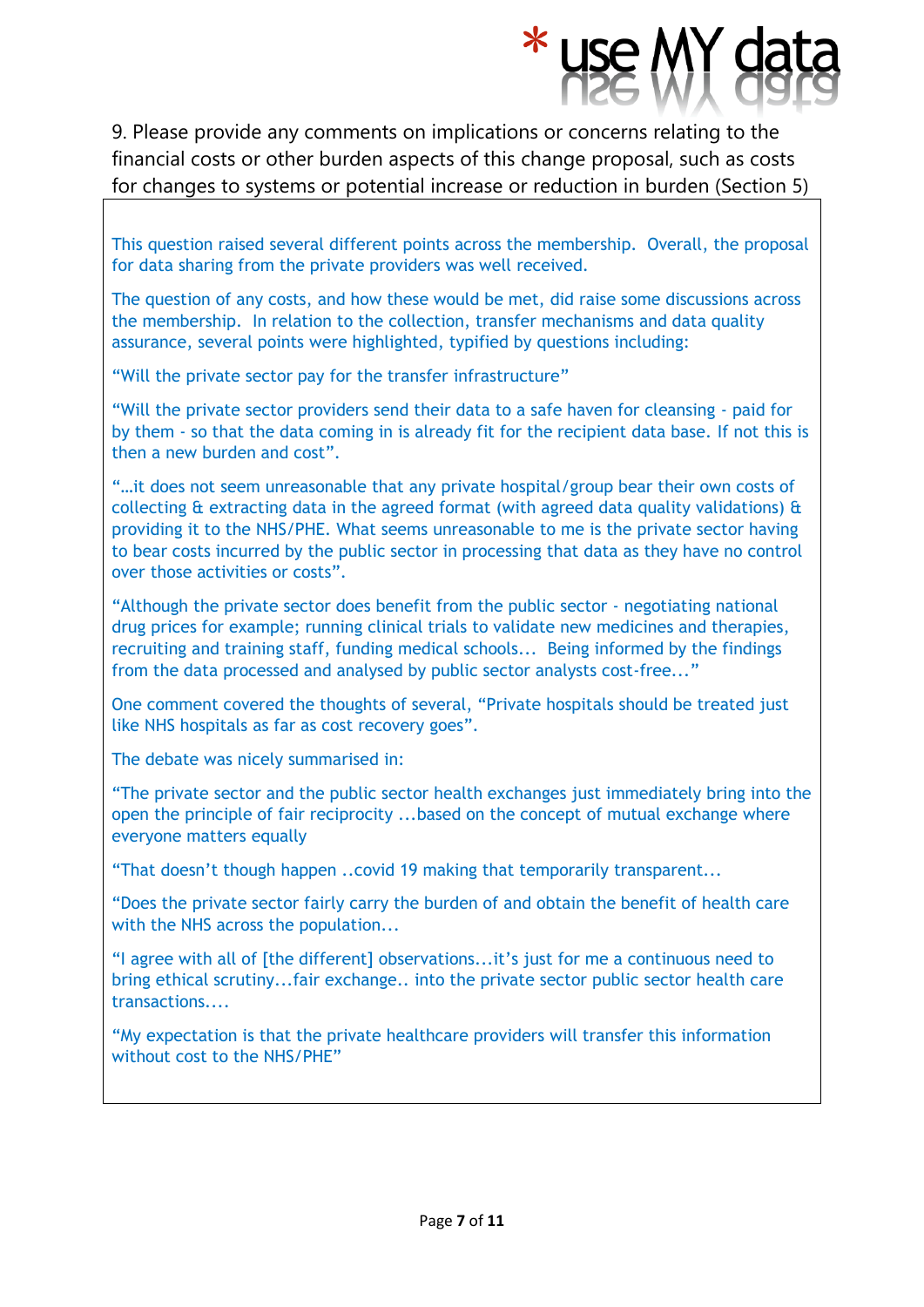10. Please provide any comments on implications or concerns relating to the data protection, privacy and confidentiality aspects of this change proposal, such as concerns over potential for unclear collection, processing or data sharing by NHS Digital (Section 5)

The proposal was not clear what steps the private hospitals are taking to ensure their patients are aware of the new data flows which are being proposed. Is a separate Privacy Notice going to be produced by PHIN or by each private hospital? Our members have previously commented on the different quality of patient communication materials which they have encountered through their care, and this could be an opportunity to move to a standardised approach.

As one member noted:

"I can imagine that there could be some patients who, for whatever reason, might prefer their private health data not to be included in their own NHS record. I wonder if such combining of data on an individual patient record should be subject to patient consent."

The document states that any patients who have expressed a preference by using the National Data Opt-out  $(NDOO)^2$  will have that preference respected. More widely, there remains confusion over the relationship of the different opt-outs for the NDOO and the Summary Care Record opt-out<sup>3</sup>.

It was unclear from the PHIN website (using the link which was included in the proposal), whether the role of the patient voice played any part in the governance of PHIN.

We would encourage PHIN to adopt the Patient Data Citation, which was developed by the members of use MY data and which has been adopted widely by analytics and research organisations.

"My suggested solutions to some of these problems is actually to get patients involved in data. But just don't tell them it's data. Get them to sit on a committee or a group where they have a specific function."

use MY data member

<sup>2</sup> NDOO;<https://www.nhs.uk/your-nhs-data-matters/>

<sup>&</sup>lt;sup>3</sup> SCR Opt-out; [https://digital.nhs.uk/services/summary-care-records-scr/summary-care-records-scr](https://digital.nhs.uk/services/summary-care-records-scr/summary-care-records-scr-information-for-patients#opting-out)[information-for-patients#opting-out](https://digital.nhs.uk/services/summary-care-records-scr/summary-care-records-scr-information-for-patients#opting-out)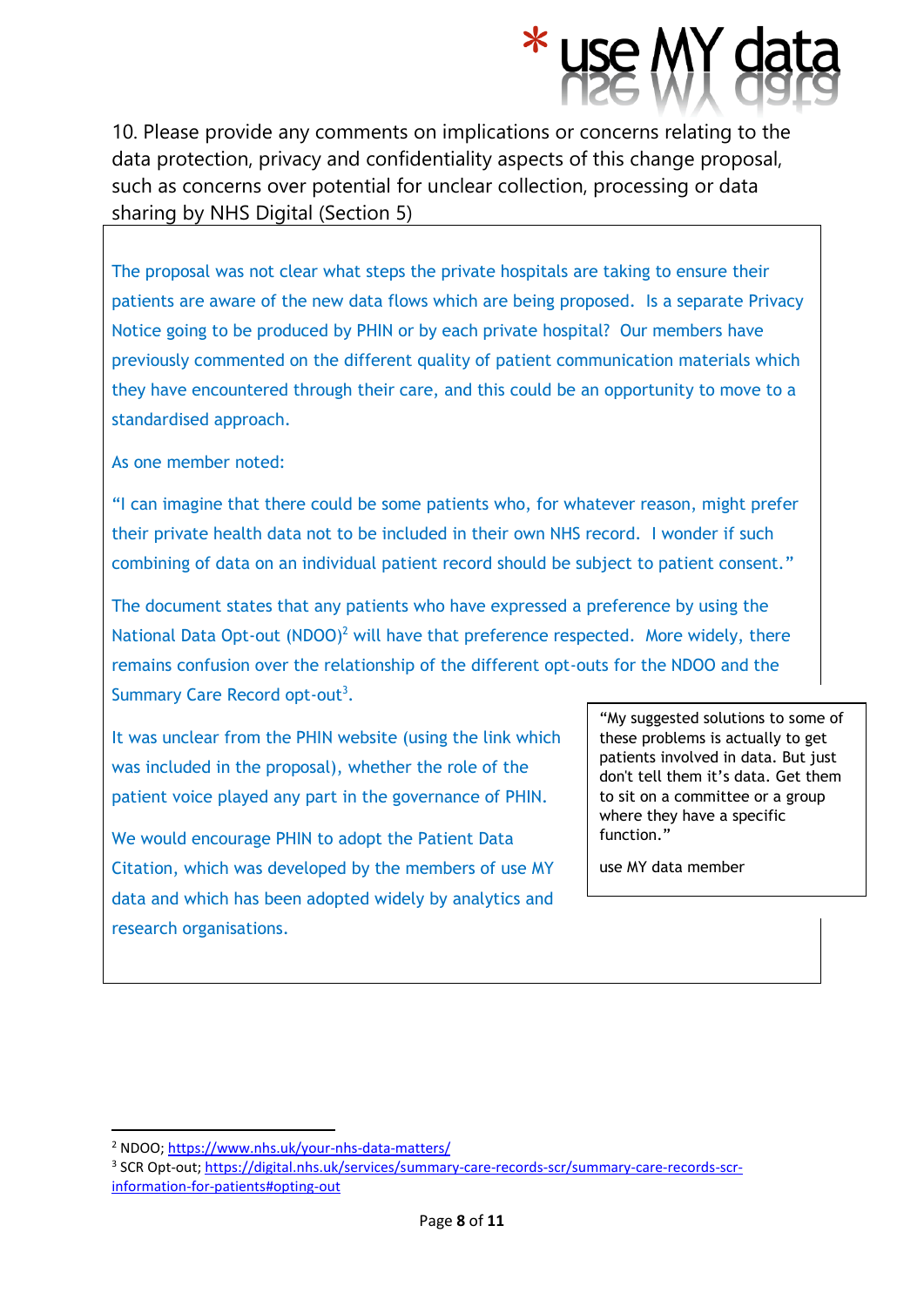

11. Please provide any comments on the potential implications or barriers to future closer alignment of private healthcare data with systems and processes for NHS funded care (Section 6)

As a movement of patients, relatives and carers we are supportive of the collection and reporting of patient experience data, as a key outcome measure. We would expect that where patients have taken the time to compete surveys and questionnaires, that this would be analysed and reported openly and transparently.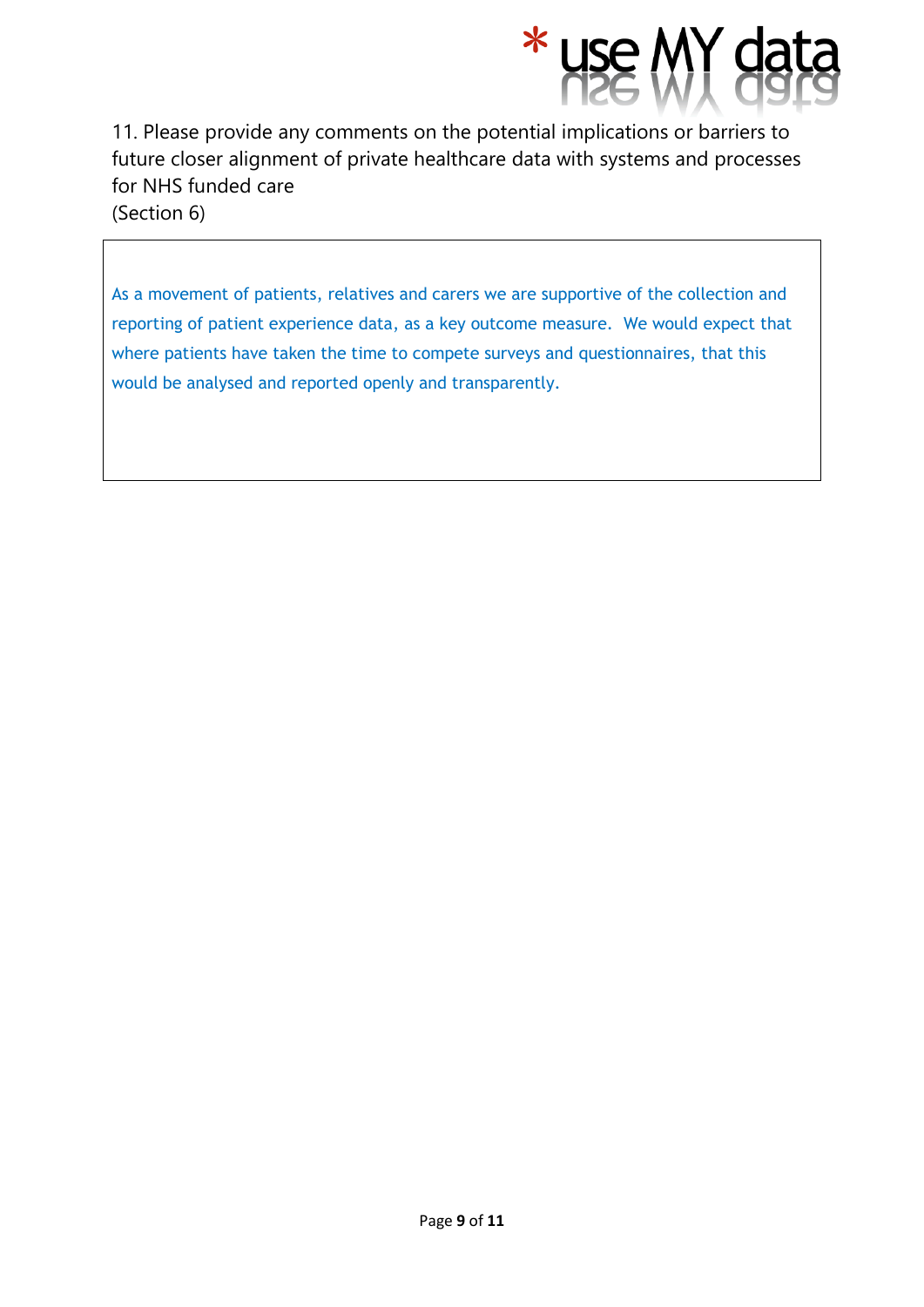

# 12. Do you have any further comments?

#### A few summary points are worthy of note, encapsulated by:

"For me this proposal is long overdue, so I'm afraid I tend to think "Get on and do it and tweak it afterwards as and when needed".

It was also noted by one member that we do not know how many of our membership have actually been treated privately and therefore would be affected by the proposal directly. In response, one member volunteered:

"As a private cancer patient and an NHS patient I guess I need to comment. I'm reluctant because I was eaten alive at a talk I gave at the [redacted] conference early on in my Patient Advocacy life which advocated for private records to be shared with the cancer registry. At that point I didn't realise how political and ££-centric these data flows were!"

"I want private healthcare included in national data flows because unless private records are shared, the data is not only incomplete, it's dirty. I saw my own record: it shows diagnosis only (sent by NHS) and zero treatment (provided by Private). Using NCRAS data alone it looks like I survived without any treatment. The presence of these partial records compromises the value of observational analysis... and this is now even more important given that real world data is now being used by the FDA for licensing drugs (e.g. recent male breast cancer drug)."

"So, yes, I'm fully backing the ambitions of ADAPt."

The only additional comment was made by a member from Scotland, who commented: "This doesn't apply to Scotland - but to me should & may in future."